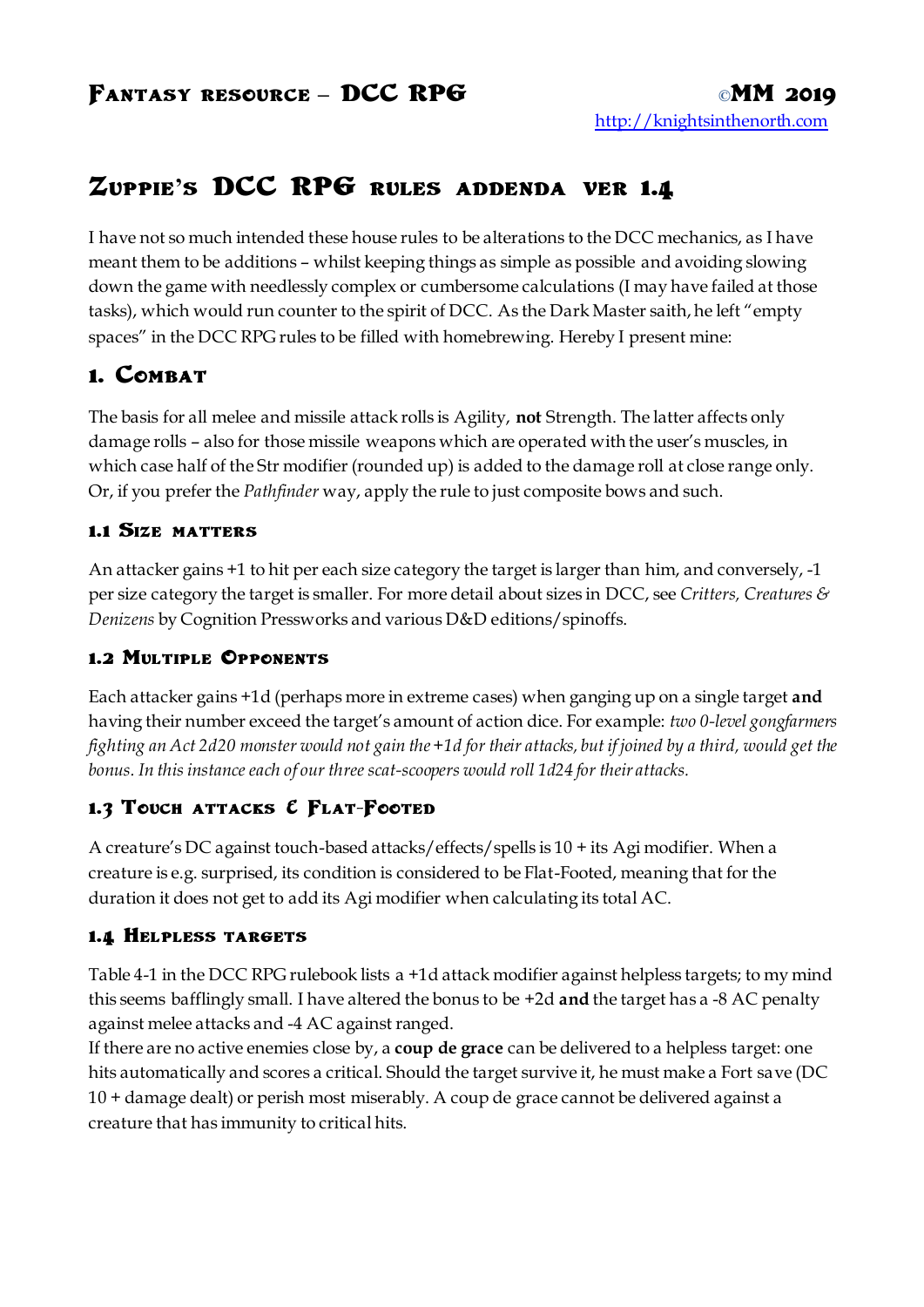#### **1.5 Critical hits on dice types larger than d20**

This ruling supercedes those found on page 81 of the DCC RPG rulebook, for reasons of probability math, fairness and sanity: one scores a critical hit on a d24 by rolling a natural 20 or 24. On a d30, these become 20, 24 or 30. The logic behind this house rule is that the probability of scoring a crit should **not** go down when using a larger die type, rather it should stay the same or increase. For those character classes having a wider crit range the mechanic does not extend "over d20", i.e. a 1-level Warrior using d30 for his attack scores a critical hit on a natural roll of 19-20, 24, or 30.

# **1.6 Armor**

# **1.6.1 Bludgeoning damage**

Heavy armor (and perhaps some instances of Medium, too) is mainly designed to protect the wearer against slashing damage, making it vulnerable to bludgeoning damage in the process. To reflect this, an attacker armed with a bludgeoning weapon fighting e.g. an opponent clad in Full Plate should get an attack bonus ranging from +1 upwards, depending on the size/force of his bashing weapon and common sense. In effect the AC of Heavy armor is reduced against bludgeoning attacks. This rule could also be extended to apply to monsters having a shell or carapace as their natural armor.

Wearing armor increases falling damage, as well. The damage becomes 1d7 (or more) per 10', but depending on the specific armor type worn, bone breakage should still occur only on the highest rolled result. This simulates the protection armor provides to the wearer's ribs and long bones.

# **1.6.2 Firearms versus armor**

If you run a DCC campaign featuring firearms or other high velocity projectiles (crossbow bolts could be numbered amongst these, at least at close range), traditional armor obviously won't provide much help. As with bashing damage above, the Judge could rule that match/wheel/flintlock guns gain a +1 to hit, increased to +4 or higher with modern/futuristic firearms. This should probably apply to **all** armor types and not just Heavy.

Despite these modifiers, wearing Heavy armor would likely still offer some protection…but the resultant AC of the target ought not go below 10 + their Agi modifier; that defines the maximum of a firearm "to hit" bonus. For example: *an attacker fires a Colt .45 (+3 bonus?) at a target (having an Agi mod of 0) clad in Leather armor (+2 AC). This would put the target at AC 9, so to speak, making him easier to hit than if he was wearing no armor at all! Naturally we cannot have that, so the "extra" +1 to hit is simply ignored.*

# **1.6.3 Area effect damage versus armored targets**

Monsters' breath weapons, certain spells, explosions and so forth often require a Ref Save by the target(s) for reduced damage. Yet most of the various iterations of D&D and its derivative game systems strangely seem to completely ignore the effect of armor in these situations. A target clad in Full Plate takes the same damage as someone going naked?

Surely this is not just! Enter an elegantly simple solution to the travesty: regardless of whether the target succeeds in his saving throw or not, just reduce his armor's AC bonus from the incurred damage. So someone wearing Full Plate would substract 8 points from the damage, whilst a target clad in Hide armor gets a 3 point reduction.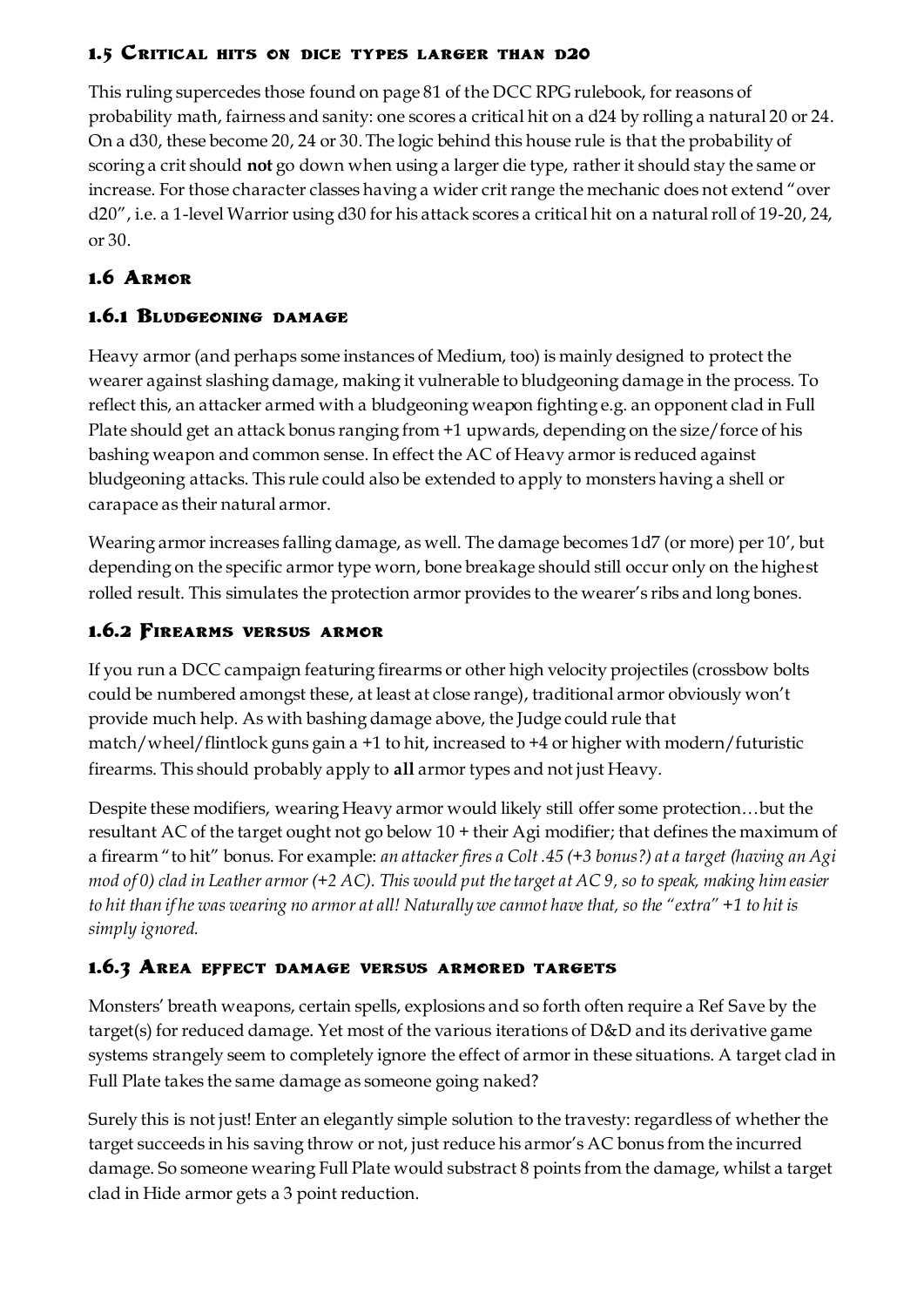Does a shield's AC bonus apply? That depends on the situation and ultimately on the Judge. In all cases the type of area effect attack and common sense should obviously be considered, too.

#### **1.6.4 Armor degradation**

It would be easy to devise complicated "realistic"rules for armor damage and just bog down the game. Let us try to avoid that…the DCC RPG book and various supplements already list the effects of acid etc. on armor. Having said that, sadistic Judges could still optionally rule that some critical hits also impact armor by, say, a 1d2 AC reduction.

#### **1.6.5 Donning armor**

Hastily donned armor has a 1 point worse AC bonus and check penalty than normal.

| <b>Armor Type</b>                      | Don                    | Don Hastily     | Remove                               |
|----------------------------------------|------------------------|-----------------|--------------------------------------|
| Shield (any)                           | 1 move action          | n/a             | 1 move action                        |
| Padded, Leather, Studded leather, Hide | 1 minute               | 5 rounds        | $1$ minute <sup><math>1</math></sup> |
| Scale mail, Chainmail, Banded mail     | $4$ minutes $1$        | 1 minute        | $1$ minute <sup><math>1</math></sup> |
| Half-plate, Full Plate                 | 4 minutes <sup>2</sup> | $4$ minutes $1$ | $d4+1$ minutes <sup>1</sup>          |
|                                        |                        |                 |                                      |

<sup>1</sup> Half donning duration with helpers.

<sup>2</sup> Wearer must have help to don this armor, or don it only hastily.

# **1.6.6 Sleeping in Armor**

A player/character who insists on sleeping in Medium or Heavy armor is automatically fatigued the next day. He takes a –2 penalty to Str and Agi and cannot charge or run.

# **2. Character**

Attribute increase upon levelling up: when a character attains levels 2,4,6,8 and 10, the player may elect to increase one of the PC's attributes (except Luck?) by one (subject to in-game reasoning/Judge approval).

# **2,1 Age**

Choose or roll the character's age. If you choose it, it must be at least the minimum age for the character's race. Alternatively, roll the dice indicated for your race and add the result to the age of adulthood.

| Race     | Adulthood | <b>Additional</b> | Middle Age <sup>1</sup> | Old <sup>2</sup> | Venerable <sup>3</sup> | <b>Maximum Age</b> |
|----------|-----------|-------------------|-------------------------|------------------|------------------------|--------------------|
| Human    | 15 years  | +d6               | 35                      | 53               | 70                     | $70 + 2d20$        |
| Dwarf    | 40 years  | $+d20$            | 125                     | 188              | 250                    | $250 + 2d100$      |
| Elf      | 190 years | $+d60$            | 475                     | 663              | 750                    | $750 + 4d100$      |
| Halfling | 20 years  | $+d12$            | 50                      | 75               | 100                    | $100 + 4d24$       |

<sup>1</sup> -1 to Str, Agi, Sta; +1 to Int, Per.

<sup>2</sup> -2 to Str, Agi, Sta; +1 to Int, Per.

<sup>3</sup> -3 to Str, Agi, Sta; +1 to Int, Per.

With age, a character's physical ability scores decrease and his mental scores increase. The effects of each aging step are cumulative. However, a character's ability scores cannot be reduced below 1 in this way. If a character somehow reaches venerable age, secretly roll his maximum age on the above table and record the result, which the player does not know. A character who reaches his maximum age dies of old age sometime during the following year. The maximum ages are for PCs.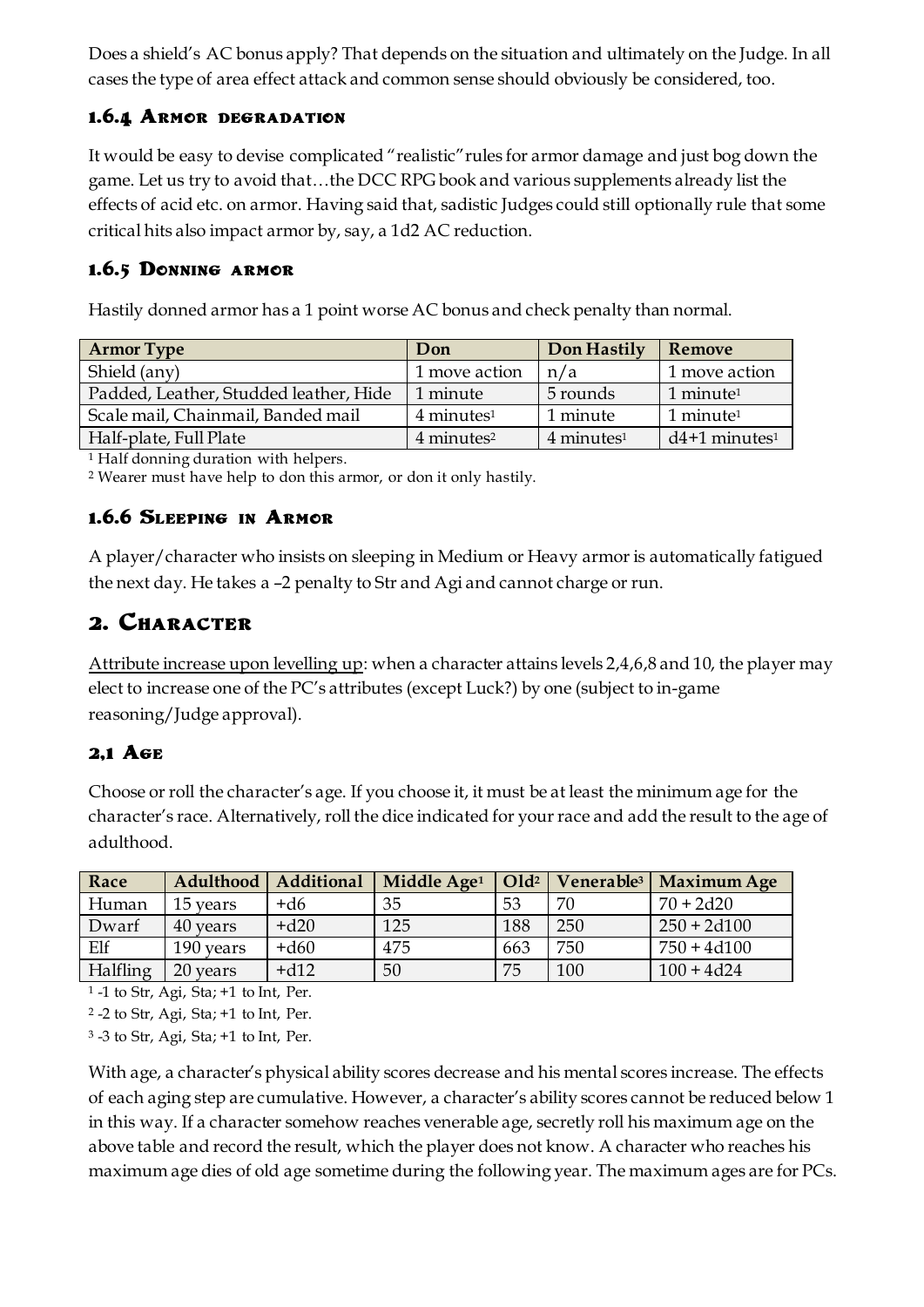Most people in the world at large die from pestilence, accidents, ignorance, infections or violence before getting anywhere near to venerable age.

#### **2.2 Size**

To determine a character's height, roll the modifier dice indicated on the table below and add the result, in inches, to the base height for the character's race and gender. To determine a character's weight, multiply the result of the modifier dice by the weight multiplier and add the result to the base weight.

| Race            | <b>Base Height</b> | <b>Base Weight</b> |      | Modifier   Weight Multiplier |
|-----------------|--------------------|--------------------|------|------------------------------|
| Human male      | 4'10''             | 120 lbs.           | 2d10 | $x 5$ lbs.                   |
| Human female    | 4'5''              | 85 lbs.            | 2d10 | $x 5$ lbs.                   |
| Dwarf male      | 3'9''              | 150 lbs.           | 2d4  | $x$ 7 lbs.                   |
| Dwarf female    | 3'7''              | 120 lbs.           | 2d4  | $x$ 7 lbs.                   |
| Elf male        | $5'$ 4"            | 95 lbs.            | 2d7  | $x 3$ lbs.                   |
| Elf female      | 5'3''              | 85 lbs.            | 2d6  | $x 3$ lbs.                   |
| Halfling male   | 2'8''              | 30 lbs.            | 2d4  | $x$ 1 lbs.                   |
| Halfling female | 2'6''              | 25 lbs.            | 2d4  | $x$ 1 lbs.                   |

# **2.3 Skills**

For my DCC game I have adopted a selection of skills from various *D&D* iterations, and also use the expanded Difficulty Class scale from *Cognition Pressworks* products:

| d20 | <b>Skill &amp; governing Attribute</b> | Train? |
|-----|----------------------------------------|--------|
| 01  | Acrobatics (Agi)*                      | No     |
| 02  | Appraise (Int)                         | No     |
| 03  | Athletics (Str)*                       | No     |
| 04  | Craft [specify] (Int)                  | No     |
| 05  | Deception (Per)                        | No     |
| 06  | Diplomacy (Per)                        | No     |
| 07  | Handle Animal (Per)                    | Yes    |
| 08  | Insight (Int)                          | No     |
| 09  | Intimidate (Per/Str)                   | No     |
| 10  | Investigate (Int)                      | No     |
| 11  | Linguistics (Int)                      | Yes    |
| 12  | Lore [specify] (varies)                | Yes    |
| 13  | Medicine (Int)                         | Maybe  |
| 14  | Perception (Luc)                       | No     |
| 15  | Perform (Per)                          | No     |
| 16  | Ride (Agi)*                            | No     |
| 17  | Sleight of Hand (Agi)*                 | Yes    |
| 18  | Stealth (Agi)*                         | No     |
| 19  | Survival (Int)                         | No     |
| 20  | Roll twice on the table                |        |

| <b>DC</b> Description | <b>Target</b> |
|-----------------------|---------------|
| Easy                  | $5-6$         |
| Moderate              | $7 - 8$       |
| Professional          | $9 - 10$      |
| Impressive            | 11-13         |
| Extraordinary         | 14-16         |
| Heroic                | 17-19         |
| Legendary             | $20 - 23$     |
| Epic                  | 24-25         |
| Deific                | $26+$         |

\* Armor check penalty applies

Skills are rated by a die type that is added to rolls for that skill. For example, a d3 rating in Stealth allows you to roll 1d20+Agi modifier+1d3 when making a Stealth check.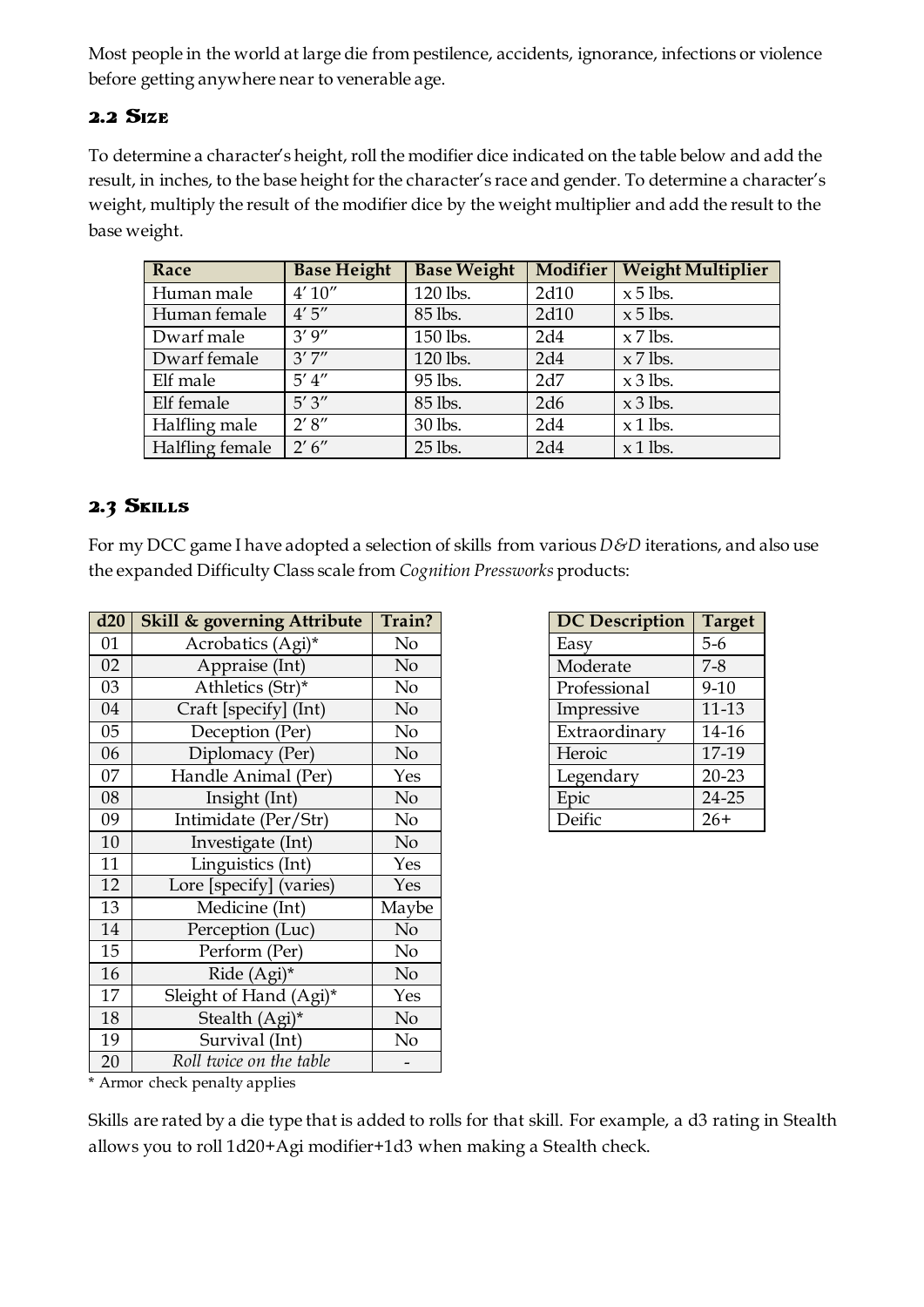Skills have 10 ranks ranging from d3 to d16 along the dice chain. Skills are capped by level parallel to the dice chain, so a Level 1 character cannot have a skill rank higher than a d3, while a Level 3 character cannot have a skill rank higher than a d5.

Every time a skill is successfully used by a character it gets a check mark. Once a skill has 5 check marks, the player rolls a d16; if the result is equal to or higher than the die type of what would be the new skill ranking, the skill can be advanced to that die type – if the character's level allows. *Example: a Level 2 character with a d3 in Stealth uses the skill successfully for the 5th time; he rolls a d16 and gets a 7, which is higher than 4 (from the d4 the skill is eligible to raise to), so his Stealth skill now becomes d4.*

Level 0 characters get a single skill (with a rank of d2) at creation from their occupation. The Judge can either pick the skill or roll randomly on the table above. Optionally, in the case of e.g. elderly starting characters, the Judge could break the above rules and grant them one or more ranks in an appropriate skill(s).

Characters attaining Level 1 get a number of skills at rank d3 as follows:

- **Cleric**: Choose two from *Lore (History)*, *Insight*, *Medicine*, *Diplomacy*, *Lore (Religion)*.
- **Thief**: Choose four from *Acrobatics*, *Athletics*, *Deception*, *Insight*, *Intimidate*, *Investigate*, *Perception*, *Perform*, *Diplomacy*, *Sleight of Hand*, *Stealth*.
- **Warrior**: Choose two from *Acrobatics*, *Athletics*, *Handle Animal*, *Insight*, *Intimidate*, *Lore (History)*, *Perception*, *Survival*.
- **Wizard**: Choose two from *Lore (Arcana)*, *Lore (History)*, *Lore (Religion)*, *Insight*, *Investigate*, *Medicine*.
- **Dwarf**: Choose three from *Appraise*, *Athletics*, *Craft [specify]*, *Intimidate*, *Lore (Dwarven)*, *Lore (History)*, *Perception*, *Survival*.
- **Elf**: Choose four from *Diplomacy*, *Lore (Arcana)*, *Lore (Cosmos)*, *Lore (History)*, *Insight*, *Investigate*, *Perception*, *Perform*.

Want more skills for a character? Seek a teacher/quest for them...you do not automatically gain additional skills by simply levelling up!

# **Acrobatics**

The ability to keep one's balance in tricky situations (e.g. slippery or shifting ground, narrow ledges) and to pull off acrobatic stunts. Succeeding in this skill when falling (DC 15; DC 11 if the fall is deliberate) allows one to "ignore" the first 10' fallen for damage purposes.

# **Appraise**

Evaluating the monetary value of an object. Determining a common item's worth is DC 13; if succeeding by 5 or more, one also notices if the item has possible magical properties but not their nature. Failing the check by less than 5 means the estimation of the object's price falls within 20% of its actual value. Failing the check by 5 or more causes the estimation to be highly inaccurate and subject to the Judge's whim.

# **ATHLETICS**

Jumping, climbing, swimming etc. The base DC to make a jump is equal to the distance in feet to be crossed (if horizontal) or four times the height to be reached (if vertical). These DCs double if one does not get a running start of at least 10'. If one fails the jump check by 4 or less, one can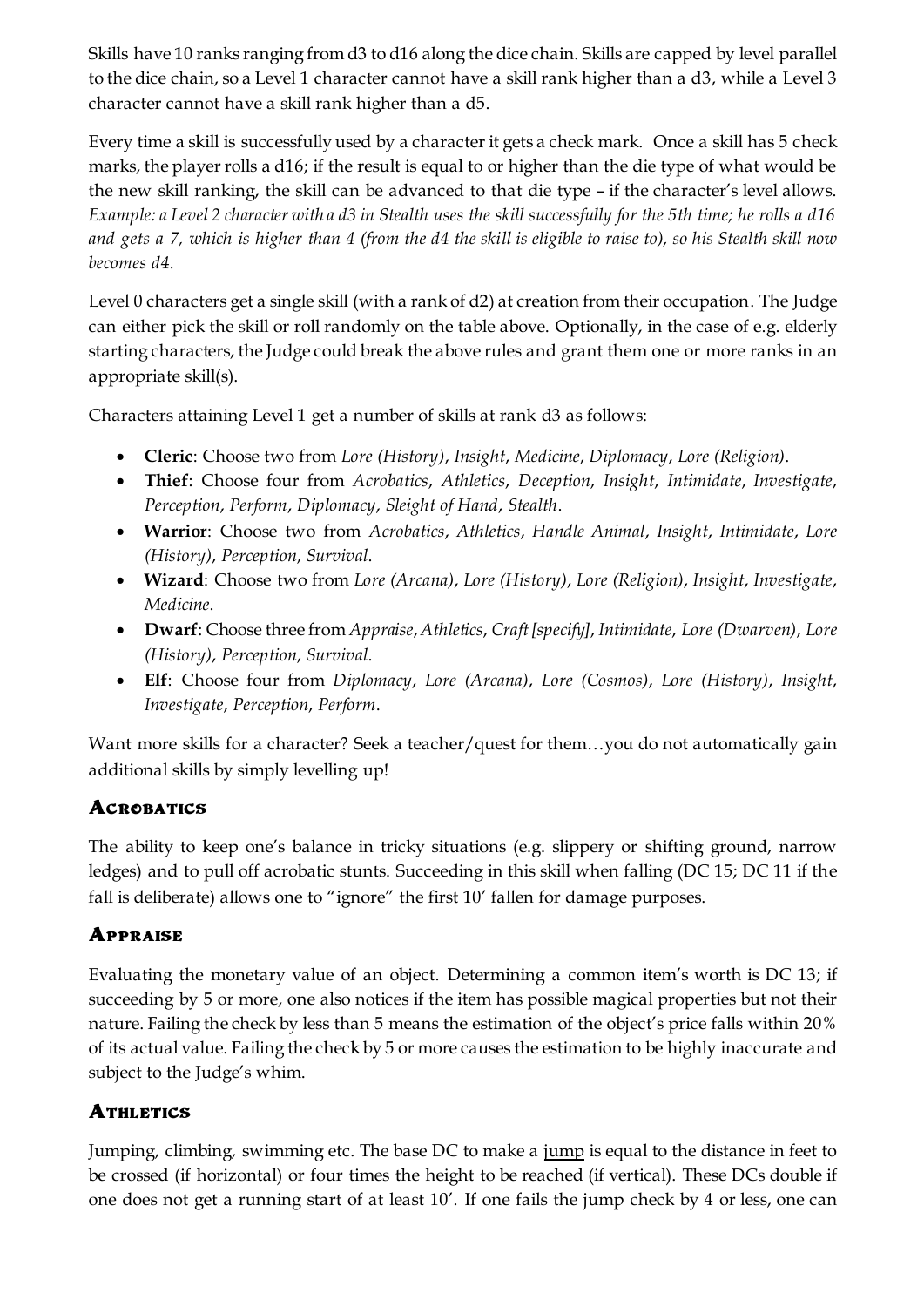attempt a Ref save (DC 15) to grab hold of the other side. Failing by 5 or more, one falls (if horizontal) or lands prone (if vertical).

For climbing the base DC is 13 for a surface with adequate hand/footholds, e.g. a tree or natural rock. Failing a climb check by 4 or less means making no progress, while failing by 5 or more indicates a fall.

The DCs for swimming are 10 for calm, 15 for rough and 20 for stormy waters. One makes a swim check every round while in the water; success means being able to move at up to half his speed. If failing by 4 or less, no progress is made. Failure by 5 or more: one sinks underwater. When submerged, one obviously must hold breath, which can be done for a number of rounds equal to Stamina – unless engaging in other activity (e.g. combat or trying to surface), in which case the remainder of the breath-holding duration is reduced by 1 round per each round of activity. After this period of time, one must make a DC 10 Sta check every round in order to keep holding breath. Each round the DC increases by 1 and failure means the process of drowning begins.

# **CRAFT**

Creating items in a specific group, for example: alchemy, armor, baskets, books, bows, carpentry, cloth, pottery, ships, shoes, weapons. One knows how to use the tools of his trade, how to perform the craft's daily tasks, how to supervise untrained helpers, and how to handle common problems. By practicing the trade one can earn half of his check result in silver pieces (or trade goods) per week of dedicated work.

Most crafts require artisan's tools for the best chance of success. If improvised tools are used, the check is made with a –2 penalty. On the other hand, masterwork artisan's tools provide a +2 bonus. To determine how much time and money it takes to make an item, follow these steps:

- 1. Find the item's price in silver pieces.
- 2. The Judge determines the DC (14 on average, varies wildly).
- 3. Pay 1/3 of the item's price for the raw material cost.

4. Make an appropriate Craft check representing one week's worth of work. If the check succeeds, multiply the check result by the DC. If the result  $\times$  the DC equals the price of the item in sp, then one has completed the item. (If the result  $\times$  the DC equals double or triple the price of the item, then one has completed the task in one-half or one-third of the time. Other multiples of the DC reduce the time in the same manner.) If the result  $\times$  the DC doesn't equal the price, then it represents the progress one has made this week. Record the result and make a new Craft check for the next week and continue until one's total reaches the price of the item.

If failing a check by 4 or less, one makes no progress this week. If failing by 5 or more, one ruins half the raw materials and has to pay half the original raw material cost again.

One can make checks by the day instead of by the week. In this case one's progress (check result  $\times$ DC) should be divided by the number of days in a week.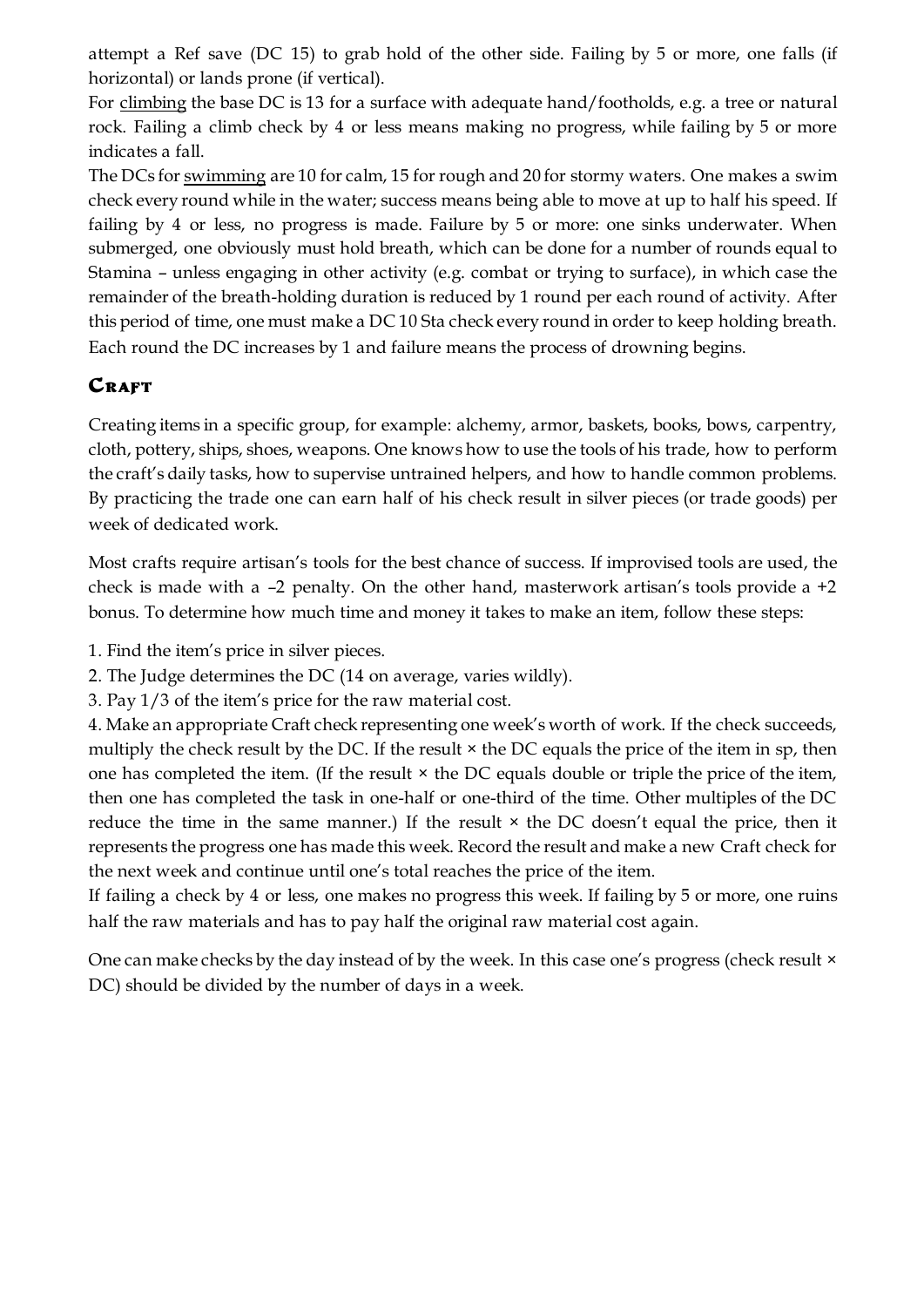#### **Deception**

Misleading others by ambiguity, lying, conning, bargaining, gambling, disguising and so forth. Deception usually requires an opposed skill check against the target's Insight skill. The following modifiers are applied to the roll of the creature attempting the lie:

| <b>Circumstances</b>        | Modifier    |
|-----------------------------|-------------|
| Target wants to believe you | $+5$        |
| The lie is believable       | $+0$        |
| The lie is unlikely         | -5          |
| The lie is far-fetched      | $-10$       |
| The lie is impossible       | $-20$       |
| Target drunk or impaired    | $+5$        |
| You have convincing proof   | up to $+10$ |

#### **Diplomacy**

Persuasion with honesty (as opposed to Deception), resolving differences, gathering valuable information or rumors, negotiating conflicts by using the proper etiquette and manners. To gather information, one must spend at least d4 hours canvassing people at local taverns, markets, and gathering places. The DC of this check depends on the obscurity of the information sought, but for most commonly known facts or rumors it is 10. For obscure or secret knowledge, the DC might increase to 20 or even higher.

One can also change the initial attitudes of NPCs. The DC of this check depends on the creature's starting attitude toward oneself, adjusted by its Per modifier. If succeeding, the character's attitude is improved by one step. For every 5 by which the check result exceeds the DC, the character's attitude increases by one additional step. A creature's attitude cannot be shifted more than two steps up in this way, unless the Judge says otherwise. If failing the check by 4 or less, the character's attitude is unchanged. If failing by 5 or more, the character's attitude is decreased by one step.

One cannot use Diplomacy against a creature that does not comprehend or has an Int of 3 or less. Diplomacy is generally ineffective in combat and against creatures that intend to harm one or his allies in the immediate future. Any attitude shift caused through Diplomacy generally lasts for d4 hours but can take much more or less depending upon the situation (Judge discretion).

| <b>Starting Attitude</b> | Diplomacy DC                   |
|--------------------------|--------------------------------|
| Hostile                  | 25 + creature's Per modifier   |
| Unfriendly               | 20 + creature's Per modifier   |
| Indifferent              | 15 + creature's Per modifier   |
| Friendly                 | $10 +$ creature's Per modifier |
| Helpful                  | $0 +$ creature's Per modifier  |

If a creature's attitude is at least indifferent, one can make requests. This is an additional Diplomacy check, using the creature's current attitude to determine the base DC, with one of the following modifiers. Once a creature's attitude has shifted to helpful, the creature gives in to most requests without a check, unless the request is against its nature or puts it in serious peril. Some requests automatically fail if the request goes against the creature's values or its nature, subject to Judge discretion.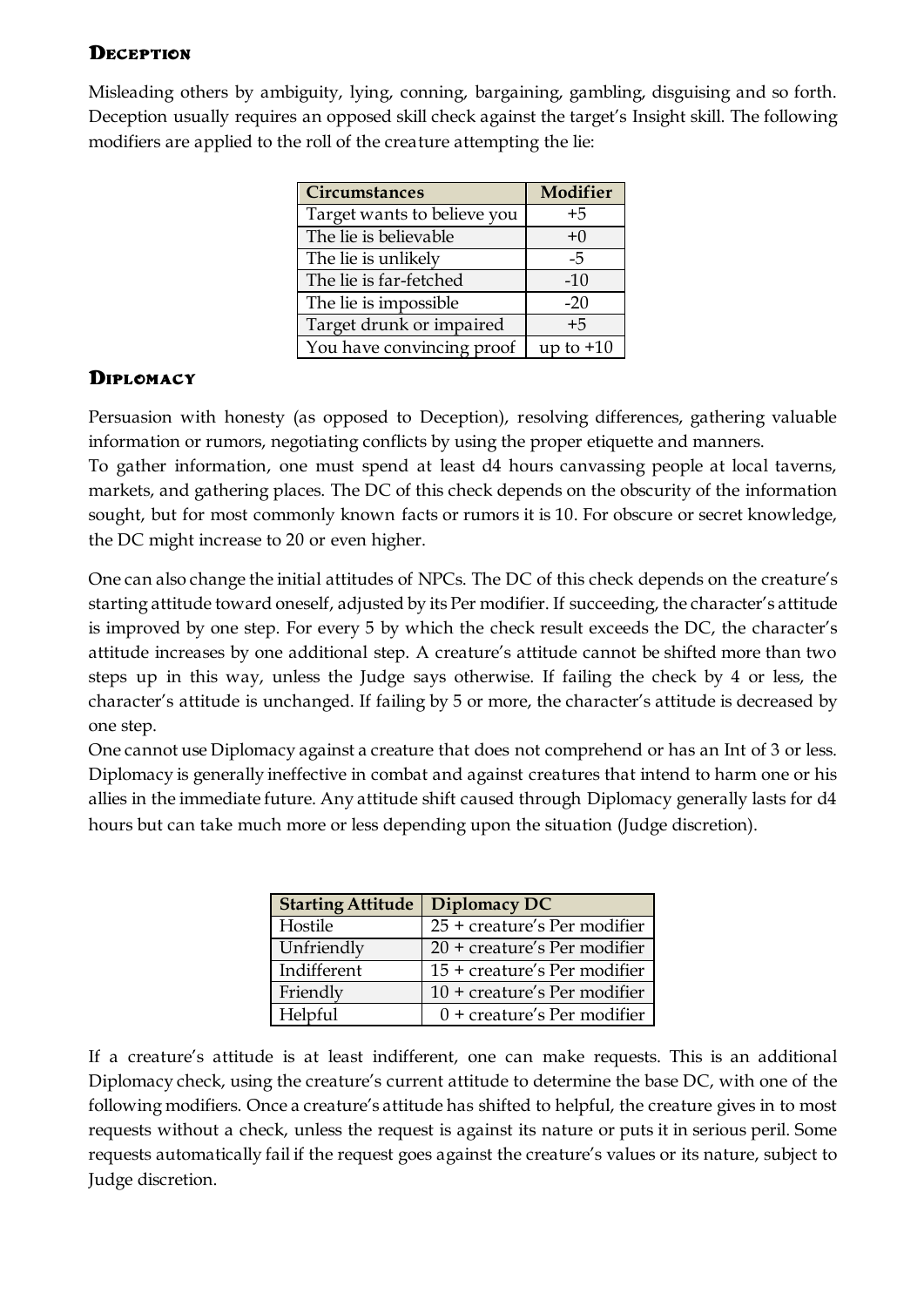| Request                                | <b>DC</b> Modifier |
|----------------------------------------|--------------------|
| Give simple advice or directions       | -5                 |
| Give detailed advice                   | $+0$               |
| Give simple aid                        | $+0$               |
| Reveal an unimportant secret           | $+5$               |
| Give lengthy or complex aid            | $+5$               |
| Give dangerous aid                     | $+10$              |
| Reveal an important secret             | $+10$ or more      |
| Give aid that may result in punishment | +15 or more        |
| Additional requests                    | +5 per request     |

#### **Handle Animal**

Teaching animals tricks, to follow simple commands or even domesticating them.

| <b>Task</b>                 | DC                   |
|-----------------------------|----------------------|
| Handle an animal            | 10                   |
| "Push" an animal            | 25                   |
| Teach a trick               | $15/20*$             |
| Train for a general purpose | $15/20*$             |
| Rear a wild animal          | $15 +$ animal's $HD$ |
| * See below                 |                      |

*Handle an Animal*: This task involves commanding an animal to perform a task or trick that it knows. If the animal is wounded or has taken any nonlethal or ability score damage, the DC increases by 2. If the check succeeds, the animal performs the task or trick on its next action.

"*Push" an Animal*: To push an animal means to get it to perform a task or trick that it does not know but is physically capable of doing. This category also covers making an animal perform forced march or forcing it to hustle for more than 1 hour between sleep cycles. If the animal is wounded or has taken any nonlethal or ability score damage, the DC increases by 2. If the check succeeds, the animal performs the task or trick on its next action.

*Teach a Trick*: One can teach an animal a specific trick with 1 week of work and a successful Handle Animal check against the indicated DC. An animal with an Int score of 1 can learn a maximum of three tricks, while an animal with an Int score of 2 can learn a maximum of six tricks. Possible tricks (and their associated DCs) include, but are not necessarily limited to, the following:

• **Attack** (DC 20): The animal attacks apparent enemies. One may point to a particular creature that he wishes the animal to attack, and it will comply if able. Normally, an animal will attack only humanoids, monstrous humanoids, or other animals. Teaching an animal to attack all creatures (including such unnatural creatures as undead and aberrations) counts as two tricks.

• **Come** (DC 15): The animal comes to one, even if it normally would not do so.

• **Defend** (DC 20): The animal defends one (or is ready to defend if no threat is present), even without any command being given. Alternatively, one can command the animal to defend another specific character.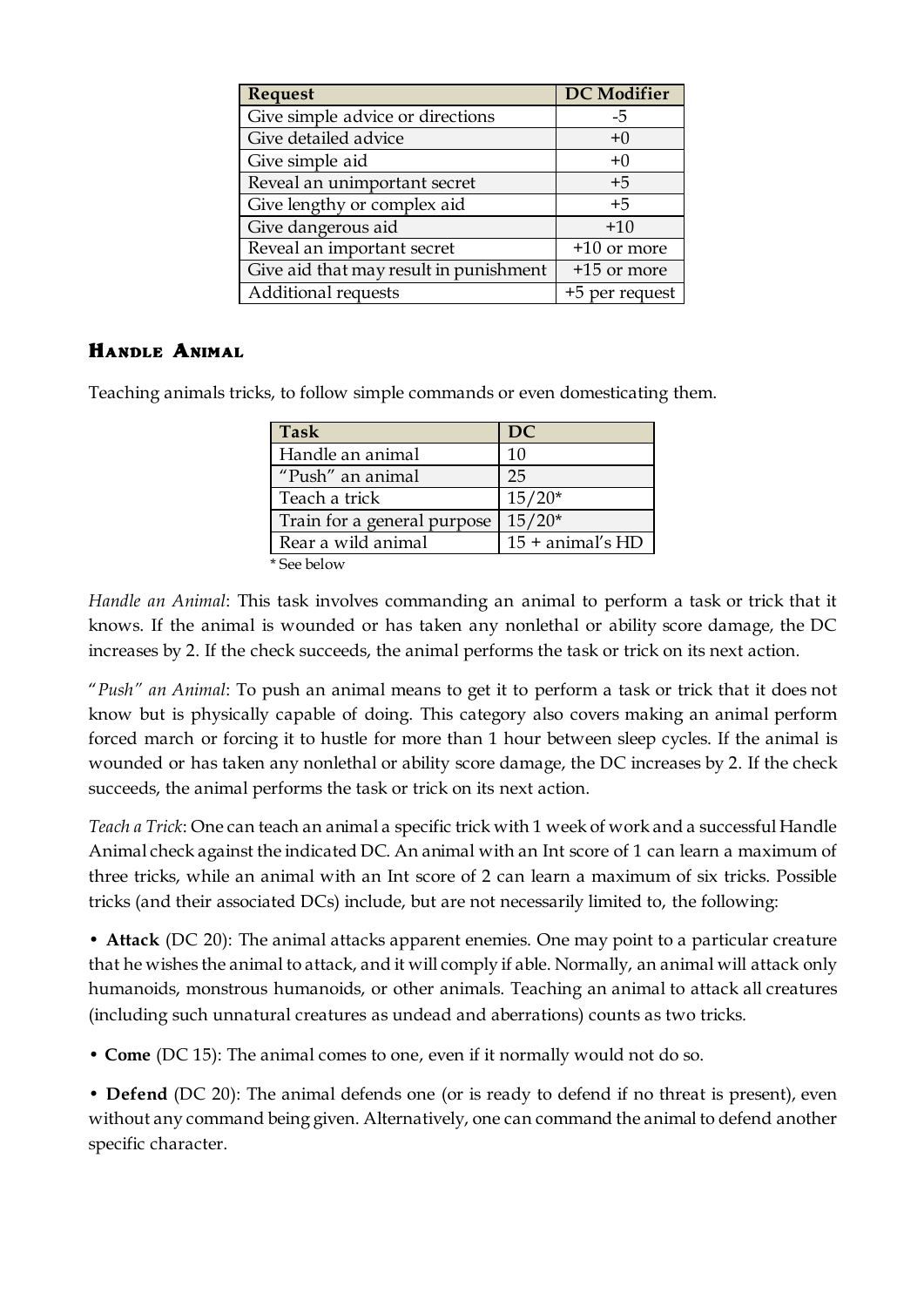• **Down** (DC 15): The animal breaks off from combat or otherwise backs down. An animal that does not know this trick continues to fight until it must flee (due to injury, a fear effect, or the like) or its opponent is defeated.

• **Fetch** (DC 15): The animal goes and gets something. If one does not point out a specific item, the animal fetches a random object.

- **Guard** (DC 20): The animal stays in place and prevents others from approaching.
- **Heel** (DC 15): The animal follows one closely, even to places where it normally would not go.

• **Perform** (DC 15): The animal performs a variety of simple tricks, such as sitting up, rolling over, roaring or barking, and so on.

• **Seek** (DC 15): The animal moves into an area and looks around for anything that is obviously alive or animate.

• **Stay** (DC 15): The animal stays in place, waiting for one to return. It does not challenge other creatures that come by, though it still defends itself if it needs to.

- **Track** (DC 20): The animal tracks the scent presented to it, if it has an acute sense of smell.
- **Work** (DC 15): The animal pulls or pushes a medium or heavy load.

*Train for a General Purpose*: Rather than teaching an animal individual tricks, one can simply train it for a general purpose. Essentially, an animal's purpose represents a preselected set of known tricks that fit into a common scheme, such as guarding or heavy labor. The animal must meet all the normal prerequisites for all tricks included in the training package. If the package includes more than three tricks, the animal must have an Int score of 2 or higher. An animal can be trained for only one general purpose, though if the creature is capable of learning additional tricks (above and beyond those included in its general purpose), it may do so. Training an animal for a purpose requires fewer checks than teaching individual tricks does, but no less time.

• **Combat Training** (DC 20): An animal trained to bear a rider into combat knows the tricks attack, come, defend, down, guard, and heel. Training an animal for combat riding takes 6 weeks. One may also "upgrade" an animal trained for riding to one trained for combat by spending 3 weeks and making a successful DC 20 Handle Animal check. The new general purpose and tricks completely replace the animal's previous purpose and any tricks it once knew. Many horses and riding dogs are trained in this way.

• **Fighting** (DC 20): An animal trained to engage in combat knows the tricks attack, down, and stay. Training an animal for fighting takes 3 weeks.

• **Guarding** (DC 20): An animal trained to guard knows the tricks attack, defend, down, and guard. Training an animal for guarding takes 4 weeks.

• **Heavy Labor** (DC 15): An animal trained for heavy labor knows the tricks come and work. Training an animal for heavy labor takes 2 weeks.

• **Hunting** (DC 20): An animal trained for hunting knows the tricks attack, down, fetch, heel, seek, and track. Training an animal for hunting takes 6 weeks.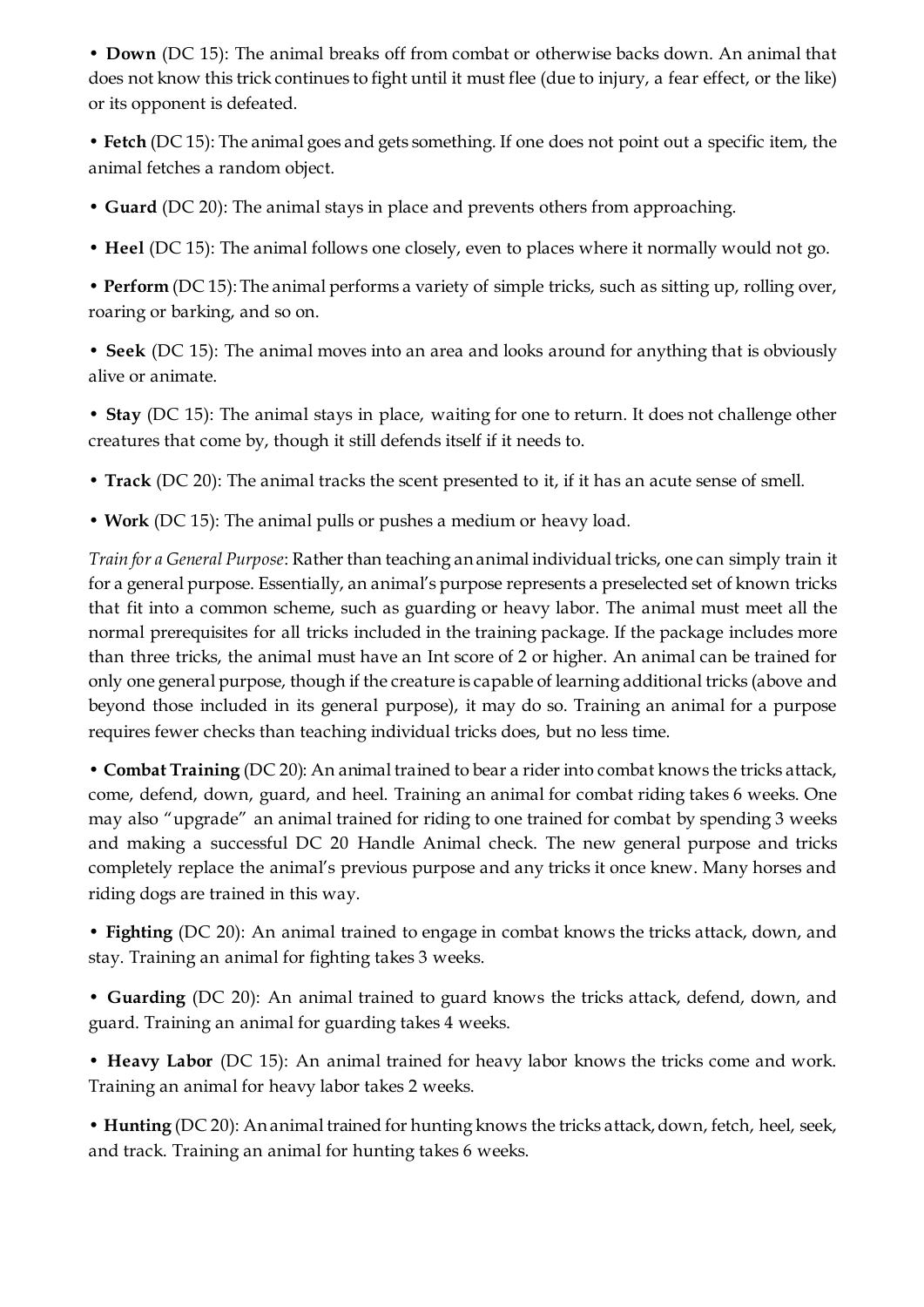• **Performance** (DC 15): An animal trained for performance knows the tricks come, fetch, heel, perform, and stay. Training an animal for performance takes 5 weeks.

• Riding (DC 15): An animal trained to bear a rider knows the tricks come, heel, and stay. Training an animal for riding takes 3 weeks.

*Rear a Wild Animal*: To rear an animal means to raise a wild creature from infancy so that it becomes domesticated. A handler can rear as many as three creatures of the same kind at once. A successfully domesticated animal can be taught tricks at the same time it is being raised, or it can be taught as a domesticated animal later.

#### **Insight**

Detecting falsehoods, predicting behavior and true intentions; avoiding deceit (see Deception).

| Task              | <b>Insight DC</b> |
|-------------------|-------------------|
| Hunch             | 18                |
| Sense enchantment | 23 or 15          |

*Hunch*: This use of the skill involves making a gut assessment of the social situation. One can get the feeling from another's behavior that something is wrong, such as when one is talking to an impostor. Alternatively, one can get the feeling that someone is trustworthy.

*Sense Enchantment*: Knowing that someone's behavior is being influenced by an enchantment effect even if that person is not aware of it. The usual DC is 25, but if the target is charmed (see the spell *Charm person*), the DC is only 15.

#### **INTIMITADE**

One can use this skill to frighten opponents or to get them to act in ways that benefits one. This skill includes verbal threats and displays of prowess.

One can use Intimidate to force an opponent to act friendly toward oneself for  $1d6 \times 10$  minutes with a successful check. The DC of this check is equal to 10 + the target's Hit Dice + the target's Per modifier. If successful, the target gives the information one desires, takes actions that do not endanger it, or otherwise offers limited assistance. After the Intimidate expires, the target treats one as unfriendly and may report him to authorities. Failing this check by 5 or more, the target attempts to deceive one or otherwise hinder one's activities.

*Demoralize*: One can use this skill to cause an opponent to become shaken for a number of rounds. The DC of this check is equal to 10 + the target's Hit Dice + the target's Per modifier. If successful, the target is *shaken* for 1 round. This duration increases by 1 round for every 5 by which one beats the DC. One can only threaten an opponent in this way if it is within 30 feet and can clearly see and hear him.

#### **INVESTIGATE**

Looking around for clues and making deductions based on those clues. One might deduce the location of a hidden object, discern from the appearance of a wound what kind of weapon dealt it, or determine the weakest point in a tunnel that could cause it to collapse. Poring through ancient scrolls in search of a hidden fragment of knowledge might also call for a skill check.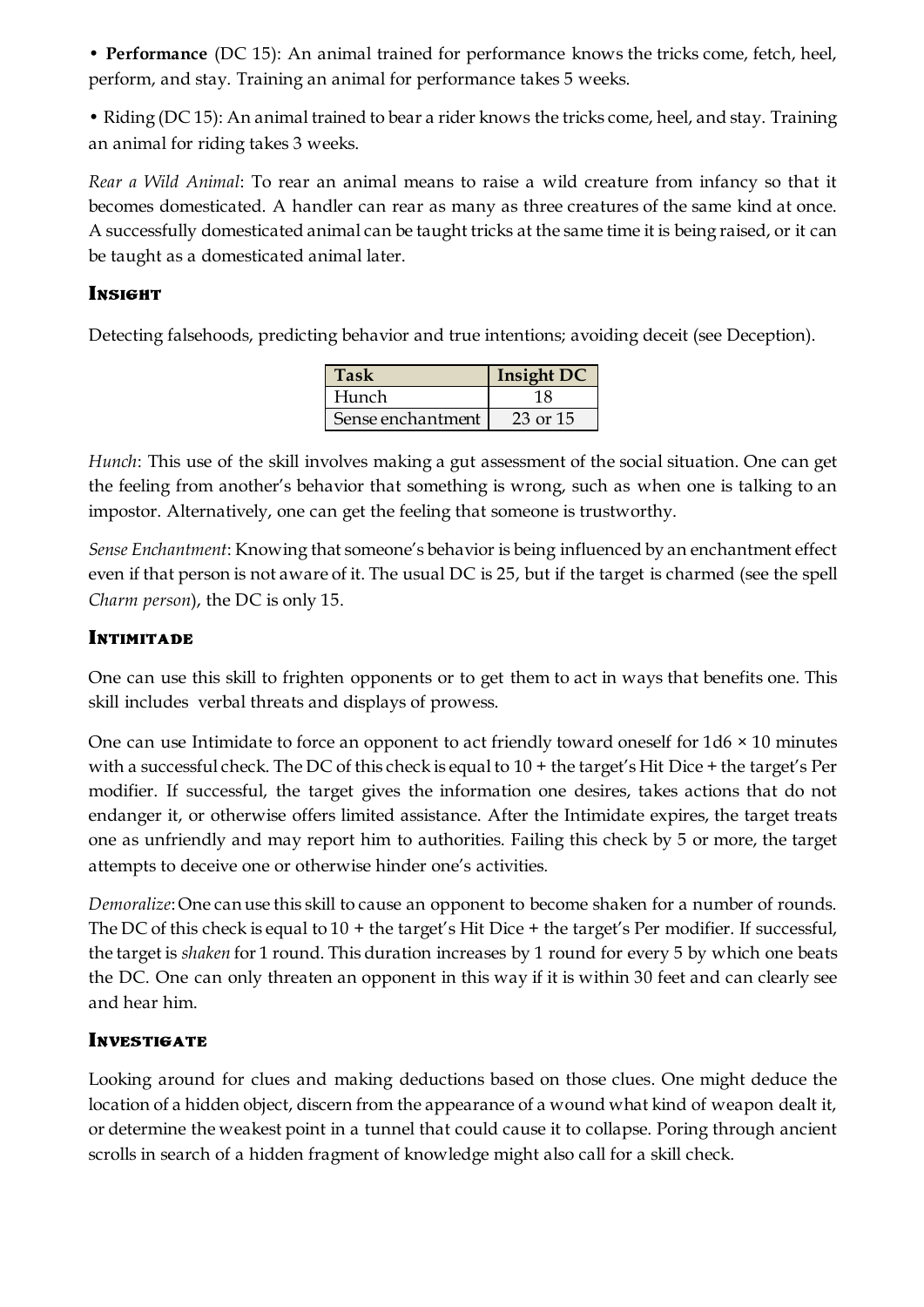#### **Linguistics**

Skill at working with language, in both its spoken and written forms. One can speak multiple languages, and can decipher nearly any tongue given enough time. One's skill in writing allows him to create and detect forgeries as well.

One can decipher writing (1 minute per page) in an unfamiliar language or a message written in an incomplete or archaic form. The base DC is 18 for the simplest messages, 23 for standard texts, and 28 or higher for intricate, exotic, or very old writing. If the check succeeds, one understands the general content of a piece of writing about one page long (or the equivalent). If the check fails, make a DC 5 Int check to see if one avoids drawing a false conclusion about the text. (Success means that one does not draw a false conclusion; failure means that he does.) Both the Linguistics check and (if necessary) the Int check are made secretly by the Judge or rolled "blind" by the player, so that one cannot tell whether the conclusion drawn is true or false.

| Condition                            | <b>Check Mod.</b> |
|--------------------------------------|-------------------|
| Type of document unknown             | $-2$              |
| Type of document somewhat known      | $+0$              |
| Type of document well known          | $+2$              |
| Handwriting unknown                  | $-2$              |
| Handwriting somewhat known           | $+0$              |
| Handwriting well known               | $+2$              |
| Only a casual review of the document | $-2$              |
| Document contradicts orders or such  | $+2$              |

*Create or Detect Forgeries*: Forgery requires writing materials appropriate to the document being forged, taking anywhere from 1 to d4 minutes per page. To forge a document on which the handwriting is not specific to a person, one needs only to have seen a similar document before, and one gains a +8 bonus on his check. To forge a signature, one needs an autograph of that person to copy, and one gains a +4 bonus on the check. To forge a longer document written in the hand of some particular person, a large sample of that person's handwriting is needed. The Linguistics check is made secretly. As with Deception, one's skill check is opposed by the Linguistics check of the person who examines the document. The examiner gains modifiers if any of the conditions are listed on the table above. Detecting a forgery takes 1 round of examination per page. Common languages (and some of their typical speakers) include the following:

| d20 | Language                                          |
|-----|---------------------------------------------------|
| 01  | Abyssal (demons and other chaotic evil outsiders) |
| 02  | Aklo (aberrants, outer entities)                  |
| 03  | Aquan (aquatic creatures, water-based creatures)  |
| 04  | Auran (flying creatures, air-based creatures)     |
| 05  | Celestial (angels and other good outsiders)       |
| 06  | Common (local human language/dialect)             |
| 07  | Draconic (dragons, reptilian humanoids)           |
| 08  | Druidic (druids only)                             |
| 09  | Dwarven (dwarves, gnomes)                         |
| 10  | Elven                                             |
| 11  | Giant (cyclopses, ettins, giants, ogres, trolls)  |
| 12  | Goblin (bugbears, goblins, hobgoblins)            |
| 13  | Gnoll                                             |
| 14  | Halfling                                          |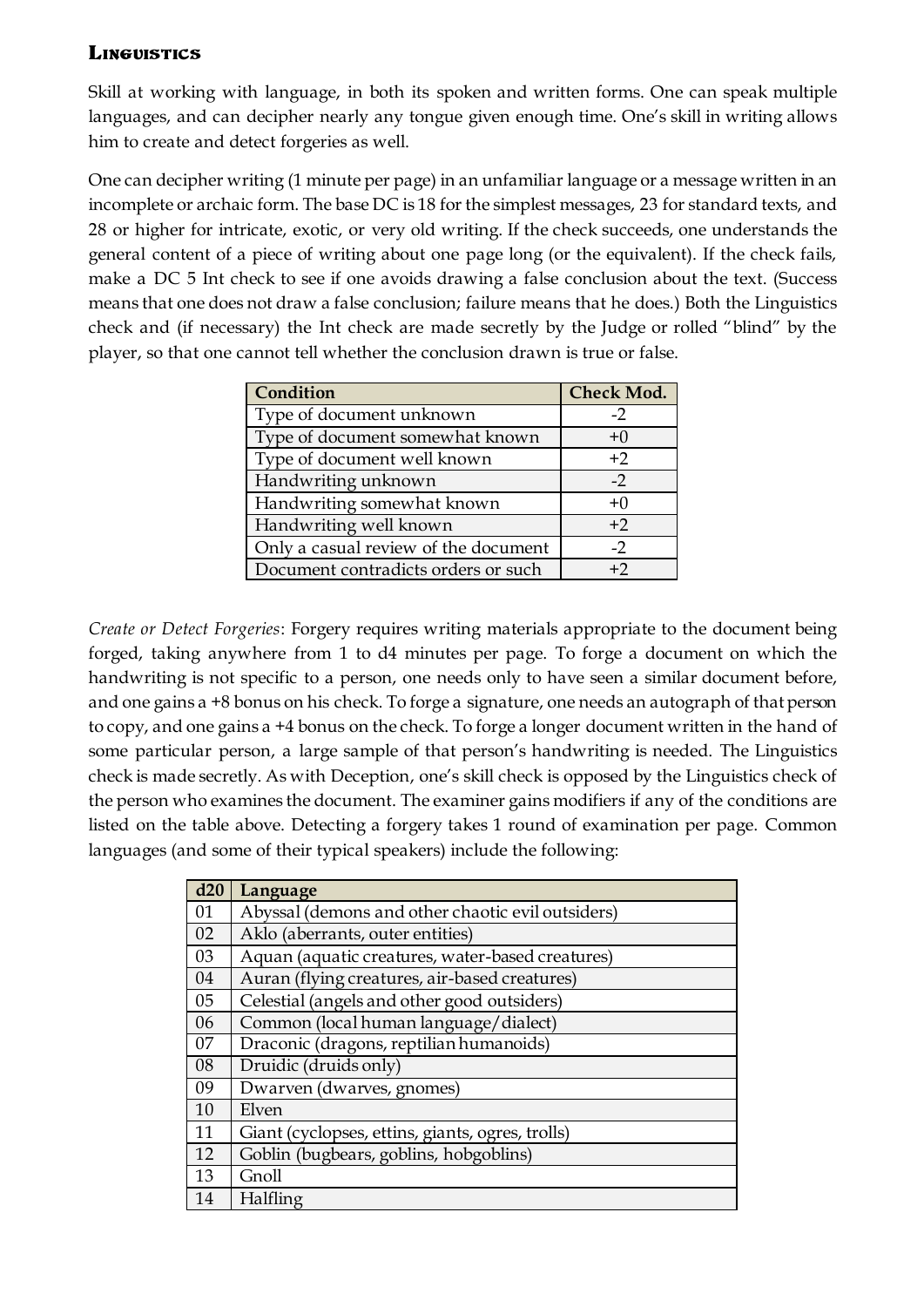| 15 | Ignan (fire-based creatures)                              |
|----|-----------------------------------------------------------|
| 16 | Infernal (devils and other lawful evil outsiders)         |
| 17 | Orc-                                                      |
| 18 | Sylvan (centaurs, fey, minotaurs, plant beings, unicorns) |
| 19 | Terran (earth-based creatures)                            |
| 20 | Undercommon (drow, dvergar)                               |

#### **Lore**

Education in a field of study and ability to answer both simple and complex questions. Answering a question within one's field of study has a DC of 10 (for easy questions), 15 (for basic questions), or 20 to 30 (for hard questions). Like the Craft and Perform skills, Lore actually encompasses a number of different specialties. Below are listed typical fields of study.

- Arcana (ancient mysteries, magic traditions, arcane symbols, constructs, dragons, magical beasts)
- Dungeoneering (aberrations, caverns, oozes, spelunking)
- Engineering (buildings, aqueducts, bridges, fortifications)
- Geography (lands, terrain, climate, people)
- History (wars, colonies, migrations, founding of cities)
- Local (legends, personalities, inhabitants, laws, customs, traditions, humanoids)
- Nature (animals, fey, monstrous humanoids, plants, seasons and cycles, weather, vermin)
- Nobility (lineages, heraldry, personalities, royalty)
- Planes (such as are included in your campaign world)
- Religion (gods and goddesses, mythic history, holy symbols, undead)

# **Medicine**

Theoretical knowledge of medicine in one's culture and practical skill at tending to wounds and ailments.

| <b>Task</b>    | DC.             |
|----------------|-----------------|
| First aid      | 15              |
| Long-term care | 15              |
| Treat wounds   | 20              |
| Treat poison   | Poison save DC  |
| Treat disease  | Disease save DC |

*First Aid*: One usually uses first aid to save a dying creature. If a character has negative hit points and is losing hit points at some rate, one can make him stable. A stable characterregains no hit points but stops losing them. First aid also stops a character from losing hit points due to effects that cause bleed.

*Long-Term Care*: Providing long-term care means treating a wounded person for 8 hours or more. If one's skill check is successful, the patient recovers hit points or ability score points lost at twice the normal rate: 2 hit points per level for a full 8 hours of rest in a day, or 4 hit points per level for each full day of complete rest; 2 ability score points for a full 8 hours of rest in a day, or 4 ability score points for each full day of complete rest.

One can tend to as many as six patients at a time. One needs a few items and supplies (bandages, salves, and so on) that are easy to come by in settled lands. One cannot give long-term care to oneself.

*Treat Wounds*: When treating wounds, one can restore hit points to a damaged creature. Treating wounds takes 1 hour and restores 1 hit point per level of the creature. If one exceeds the DC by 5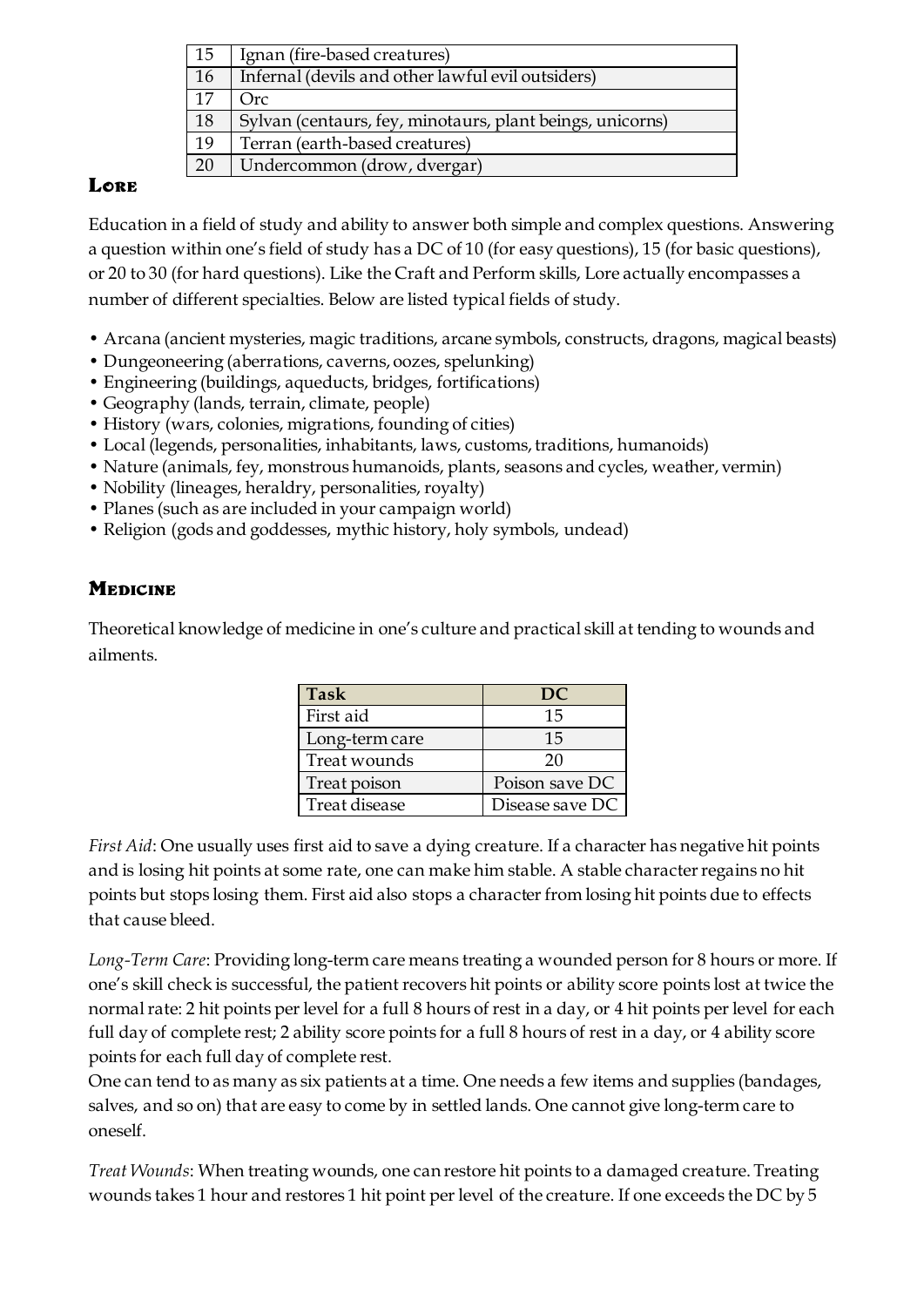or more, add his Int modifier (if positive) to this amount. A creature can only benefit from its wounds being treated within 24 hours of being injured and never more than once per day. One must expend two uses from a healer's kit to perform this task. One suffers a -2 penalty on the skill check for each use from the healer's kit that one lacks.

*Treat Poison*: Tending to a single character who has been poisoned and who is going to take more damage from the poison (or suffer some other effect). Every time the poisoned character makes a saving throw against the poison, one makes a skill check. If the check exceeds the DC of the poison, the character receives a +4 bonus on his saving throw against the poison.

*Treat Disease*: Tending to a single diseased character for 10 minutes. Every time the diseased character makes a saving throw against disease effects, one makes a skill check. If the check exceeds the DC of the disease, the character receives a +4 bonus on his saving throw against the disease.

# **Perception**

One's senses allow noticing fine details and being alert of danger. Perception covers all five senses, including sight, hearing, touch, taste, and smell.

A common use is an opposed check versus an opponent's Stealth check to notice the opponent and avoid being surprised. If one is successful, he notices the opponent and can react accordingly. If failing, one's opponent can take a variety of actions.

Perception is also used to notice fine details in the environment. The DC to notice such details varies depending upon distance, the environment, and how noticeable the detail is. The following table gives a number of guidelines:

| <b>Detail</b>                 | $\overline{DC}$         |
|-------------------------------|-------------------------|
| Sounds of battle              | $-10$                   |
| Stench of rotting garbage     | $-10$                   |
| Smell of smoke                | 0                       |
| Details of a conversation     | $\Omega$                |
| A visible creature            | 0                       |
| Spoiled food                  | 5                       |
| Sound of a creature walking   | 10                      |
| Details of whispering         | 15                      |
| The average concealed door    | 15                      |
| Sound of a key turning        | 20                      |
| The average secret door       | 20                      |
| Bow being drawn               | 25                      |
| Burrowing creature underneath | 25                      |
| Pickpocket                    | Opp. by Sleight of Hand |
| Creature using Stealth        | Opp. by Stealth         |
| Hidden trap                   | varies                  |

| <b>Perception Modifiers</b> | <b>DC</b> Modifier |
|-----------------------------|--------------------|
| Distance to the source      | $+1/10$ feet       |
| Through a closed door       | $+5$               |
| Through a wall              | $+10$ /feet        |
| Favorable conditions        | $-2$               |
| Unfavorable conditions      | $+2$               |
| Terrible conditions         | $+5$               |
| While distracted            | $+5$               |
| While asleep                | $+10$              |
| Source is invisible         | $+20$              |

# **Perform**

Skill at one form of entertainment, from singing to acting to playing an instrument. Like Craft and Lore, Perform is actually a number of separate skills. One could have several Perform skills, each with its own ranks. Each of the categories of the Perform skill includes a variety of methods, instruments, or techniques, a small sample of which is provided below.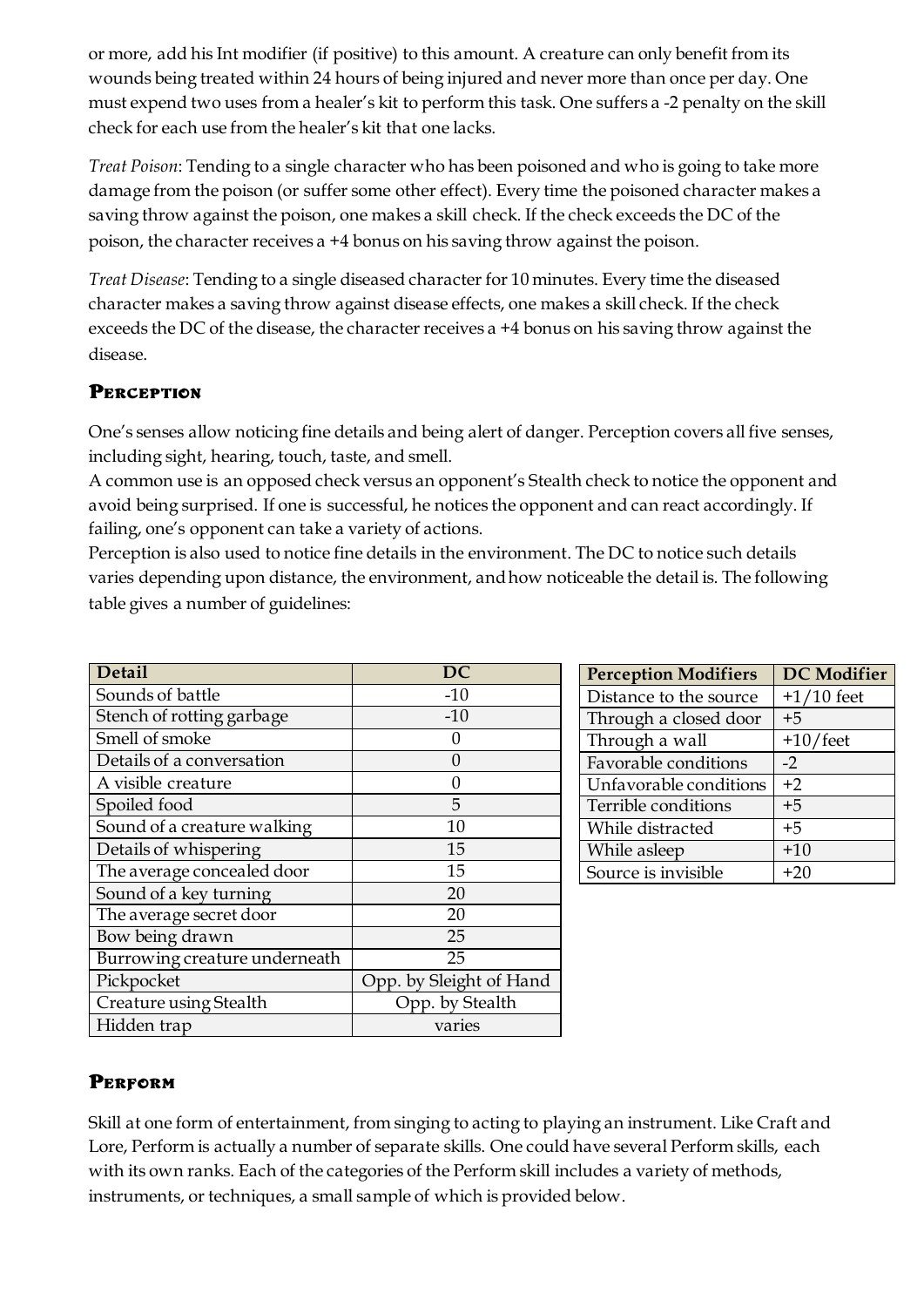- Act (comedy, drama, pantomime)
- Dance (ballet, waltz, jig)
- Music (singing, playing an instrument)
- Oratory (epic, ode, storytelling)

| Performance                                      | DC |
|--------------------------------------------------|----|
| Routine; earn d10 cp/day by playing in public.   | 10 |
| Enjoyable; earn d10 sp/day in a prosperous city. | 15 |
| Great; earn 3d10 sp/day in a prosperous city.    | 20 |
| Memorable; earn d6 gp/day in a prosperous city.  | 25 |
| Splendid; earn 3d6 gp/day in a prosperous city.  | 30 |

#### **Ride**

Skill at riding mounts. Attempting to ride a creature that is ill suited as a mount inflicts a –1d penalty on checks.

| <b>Task</b>                       |    |
|-----------------------------------|----|
| Guide with knees                  | 5  |
| Stay in saddle                    | 5  |
| Fight with a combat-trained mount | 10 |
| Cover                             | 15 |
| Soft fall                         | 15 |
| Leap                              | 15 |
| Spur mount                        | 15 |
| Control mount in battle           | 20 |
| Fast mount or dismount            | 20 |

*Guide with Knees*: Guiding the mount with one's knees so as to be able to use both hands in combat. Make the Ride check at the start of one's turn. If failing, one can use only one hand this round because one needs to use the other to control the mount. This does not take an action.

*Stay in Saddle*: One can react instantly to try to avoid falling when the mount rears or bolts unexpectedly or when one takes damage. This usage does not take an action.

*Fight with a Combat-Trained Mount*: If one directs a wartrained mount to attack in battle, one can still make his own attack(s) normally.

*Cover*: One can react instantly to drop down and hang alongside the mount, using it as cover. One cannot attack or cast spells while using the mount as cover. Failing the check, one does not get the cover benefit. Using this option is an action, but recovering from this position is a move action (no check required).

*Soft Fall*: Negating damage when falling off a mount. If one fails the Ride check, he takes d6 points of damage and is prone. This usage does not take an action.

*Leap*: Getting one's mount to leap obstacles as part of its movement. If the check to make the leap succeeds, one makes a check using the Ride modifier or the mount's jump modifier, whichever is lower, to see how far the creature can jump. If one fails the Ride check to make the leap, he falls off the mount when it leaps and takes the appropriate falling damage (at least d6 points). This usage does not take an action but is part of the mount's movement.

*Spur Mount*: Spurring one's mount to greater speed with a move action. A successful Ride check increases the mount's speed by 10 feet for 1 round but deals d3 points of damage to the creature. One can use this ability every round, but the mount becomes fatigued after a number of rounds equal to its Sta score. This ability cannot be used on a fatigued mount.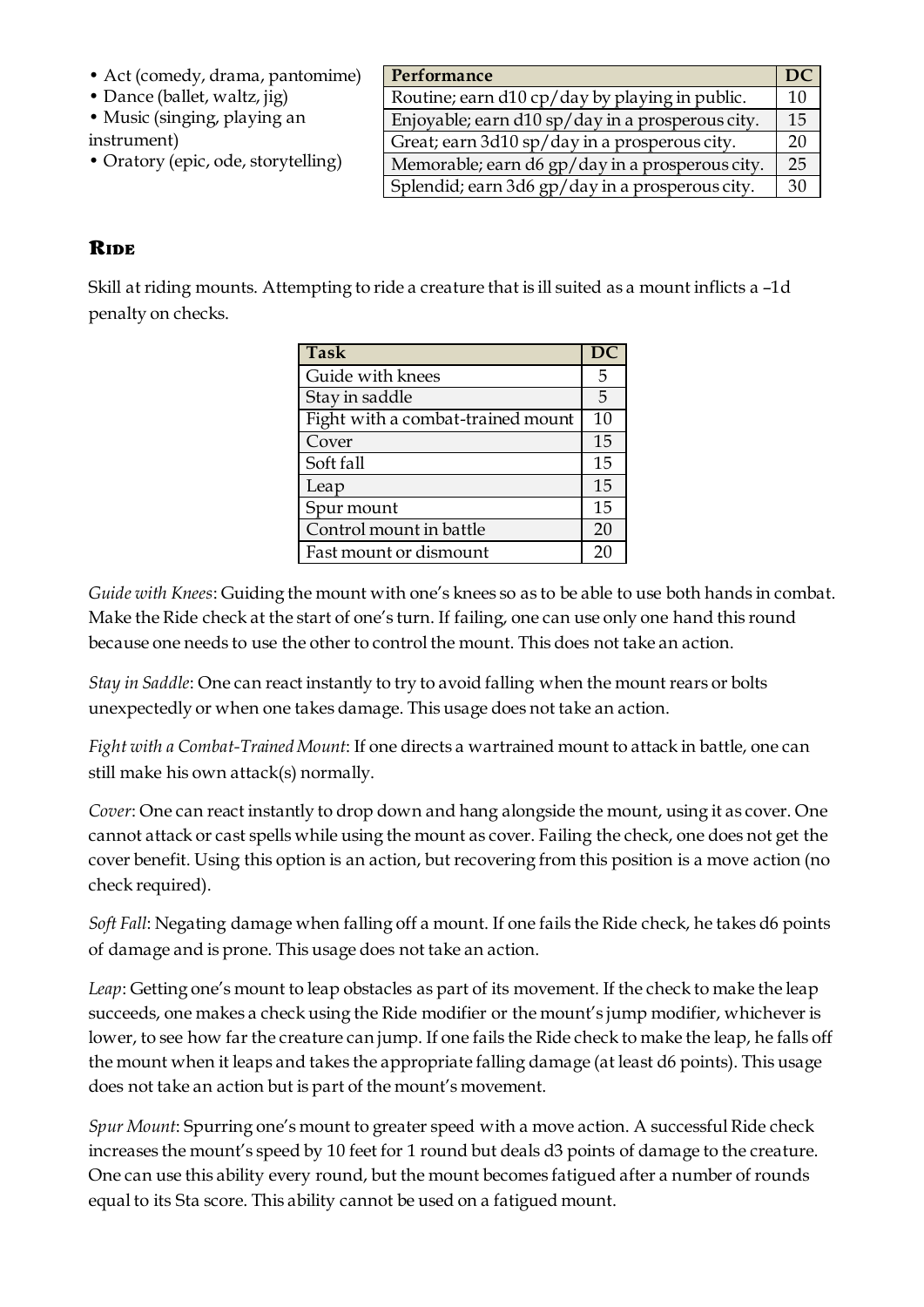*Control Mount in Battle*: As a move action, one can attempt to control a light horse, pony, heavy horse, or other mount not trained for combat riding while in battle. Failing the Ride check, one can do nothing else in that round. One does not need to roll for horses or ponies trained for combat.

*Fast Mount or Dismount*: One can attempt to mount or dismount from a mount of up to one size category larger than oneself, provided that one still has a move action available that round. Failing the Ride check, mounting or dismounting is a move action.

# **Sleight Of Hand**

Picking pockets, drawing hidden weapons, and taking a variety of actions without being noticed. A DC 10 Sleight of Hand check lets one palm a coin-sized, unattended object. Performing a minor feat of legerdemain, such as making a coin disappear, also has a DC of 10 unless an observer is determined to note where the item went.

When one uses this skill under close observation, the skill check is opposed by the observer's Perception check. One can hide a small object (including a light weapon or an easily concealed ranged weapon, such as a dart, sling, or hand crossbow) on his body. One's Sleight of Hand check is opposed by the Perception check of anyone observing him or of anyone frisking him. In the latter case, the searcher gains a +1d bonus on the Perception check, since it's generally easier to find such an object than to hide it. A dagger is easier to hide than most light weapons, and grants one a +2 bonus on the Sleight of Hand check to conceal it. An extraordinarily small object, such as a coin or ring, grants a +1d bonus on the Sleight of Hand check to conceal it, and heavy or baggy clothing (such as a cloak) grants a +2 bonus on the check.

If one tries to take something from a creature, one must make a DC 20 Sleight of Hand check. The opponent makes a Perception check to detect the attempt, opposed by the Sleight of Hand check result one achieved when trying to grab the item. An opponent who succeeds on this check notices the attempt, regardless of whether one got the item. One cannot use this skill to take an object from another creature during combat if the creature is aware of one's presence.

One can also use Sleight of Hand to entertain an audience as though using the Perform skill. In such a case, one's "act" encompasses elements of legerdemain, juggling, and the like.

# **Stealth**

Avoiding detection, slipping past foes or striking from an unseen position. This skill covers hiding and moving silently. One's Stealth check is opposed by the Perception check of anyone who might notice one. Creatures that fail to beat one's Stealth check are not aware of one and treat him as if one had total concealment. One can move up to half one's normal speed and use Stealth at no penalty. When moving at a speed greater than half but less than one's normal speed, one takes a – 1d penalty. It is impossible to use Stealth while attacking, running, or charging.

Creatures gain a bonus or penalty on Stealth checks based on their size: Fine +16, Diminutive +12, Tiny +8, Small +4, Large –4, Huge –8, Gargantuan –12, Colossal –16.

If people are observing one using any of their senses (but typically sight), one cannot use Stealth. Against most creatures, finding cover or concealment allows the use of Stealth. If one's observers are momentarily distracted (such as by a Deception check), one can attempt to use Stealth. While the others turn their attention from him, one can attempt a Stealth check if able to get to an unobserved place of some kind. This check, however, is made at a –10 penalty because one has to move fast.

*Breaking Stealth:* When starting one's turn using Stealth, one can leave cover or concealment and remain unobserved as long as one succeeds at a Stealth check and ends his turn in cover or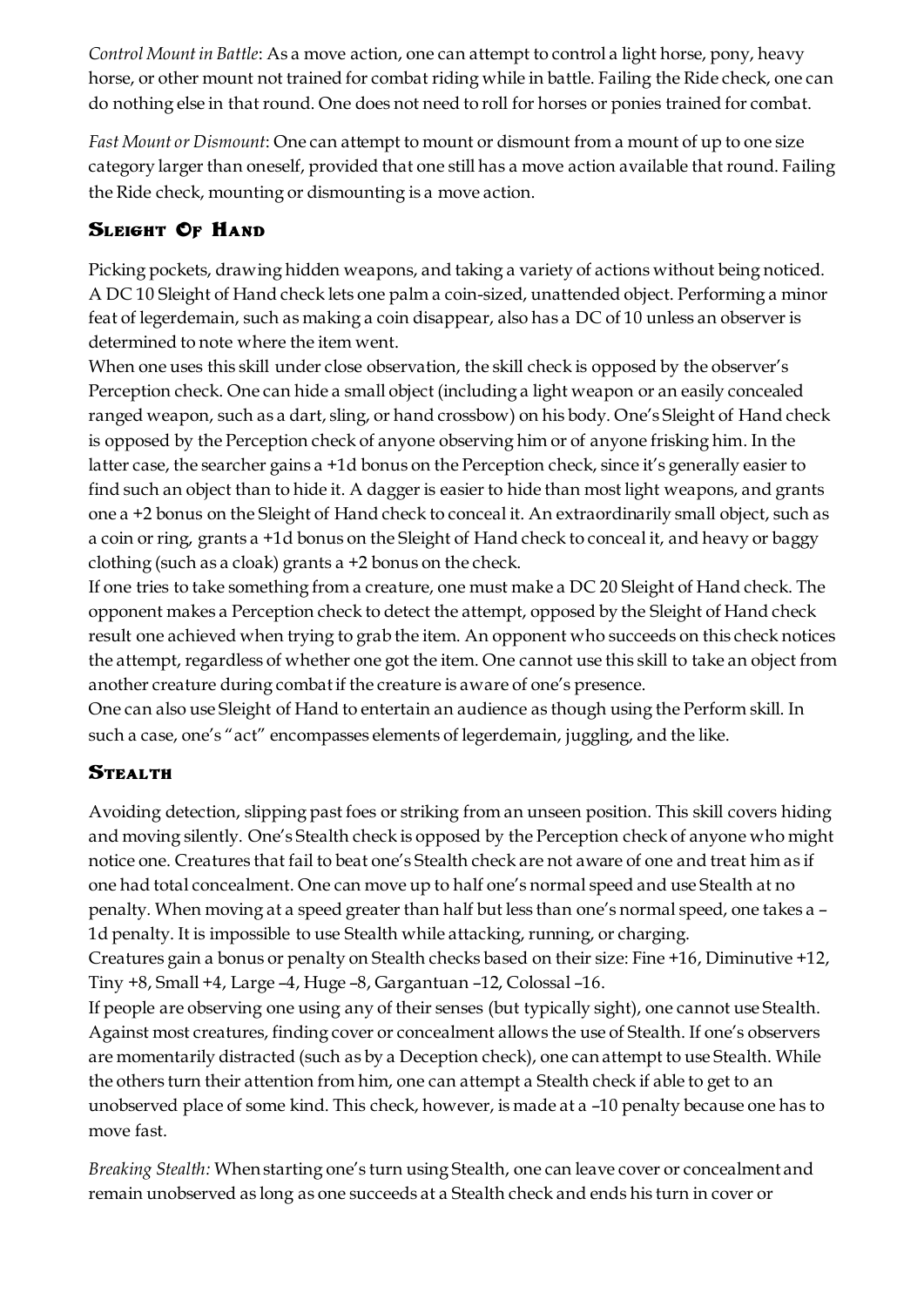concealment. Stealth immediately ends after one makes an attack roll, whether or not the attack is successful (except when sniping as noted below).

*Sniping:* If one has already successfully used Stealth at least 10 feet from the target, one can make 1 ranged attack and then immediately use Stealth again. One takes a –5d penalty on the Stealth check to maintain one's obscured location.

#### **Survival**

Surviving in the wild and navigating in the wilderness; following trails and tracks.

| Task                                                           | <b>Survival DC</b> |
|----------------------------------------------------------------|--------------------|
| Hunting and foraging. Can provide food and water for one other |                    |
| person for every 2 points the DC is exceeded.                  |                    |
| Gain a +2 on all Fort saves against bad weather while moving.  | 15                 |
| Avoid natural hazards or getting lost.                         | 15                 |
| Predict the weather up to 24 hours in advance.                 | 15                 |

*Follow Tracks*: To find tracks or to follow them for 1 mile requires a successful Survival check. One must make another Survival check every time the tracks become difficult to follow. Alternatively, one can use the Perception skill to find a footprint or similar sign of a creature's passage using the same DCs, but one cannot use Perception to follow tracks, even if someone else has already found them. One moves at half one's normal speed while following tracks.

Several modifiers may apply to the Survival check, as given on the table below:

| Condition                                        | <b>DC</b> Modifier |
|--------------------------------------------------|--------------------|
| Every three creatures in the group being tracked | $-1$               |
| Size of creature(s) being tracked:1              |                    |
| Fine                                             | $+8$               |
| Diminutive                                       | $+4$               |
| Tiny                                             | $+2$               |
| Small                                            | $+1$               |
| Large                                            | $-1$               |
| Huge                                             | $-2$               |
| Gargantuan                                       | $-4$               |
| Colossal                                         | $-8$               |
| Every 24 hours since the trail was made          | $+1$               |
| Every hour of rain since the trail was made      | $+1$               |
| Fresh snow since the trail was made              | $+10$              |
| Poor visibility:2                                |                    |
| Overcast or moonless night                       | $+6$               |
| Moonlight                                        | $+3$               |
| Fog or precipitation                             | $+3$               |
| Tracked party hides trail (moving at half speed) | $+5$               |

<sup>1</sup>For a group of mixed sizes, apply only the modifier for the largest size category.

2 Apply only the largest modifier from this category.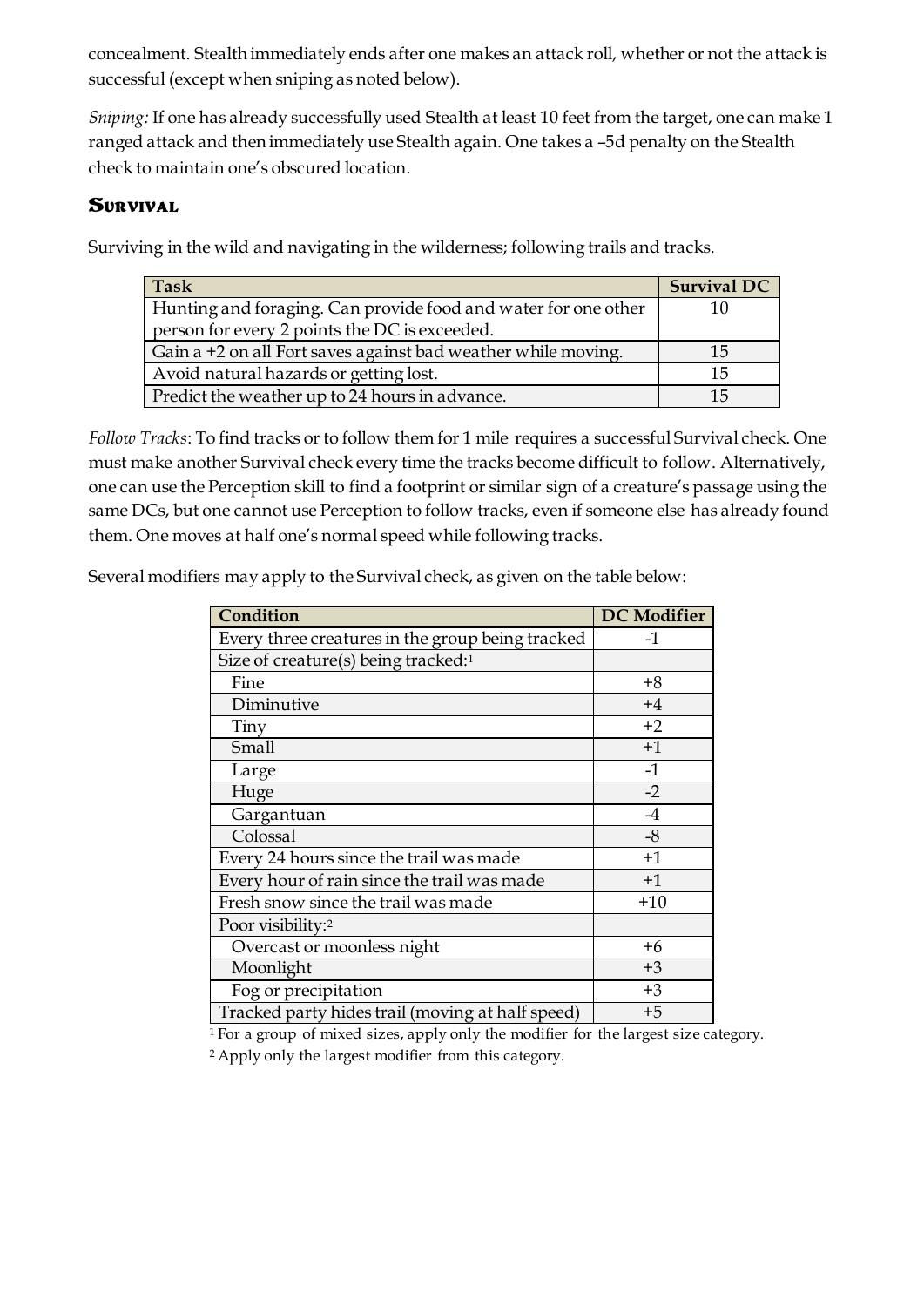# **2.4 Further Fiddliness**

#### **2.4.1 Drowning & asphyxiation**

A character can hold her breath for a number of rounds equal to her Stamina score. If a character takes an action, the remaining duration that the character can hold her breath is reduced by 1 round. After this period of time, the character must make a DC 10 Sta check every round in order to continue holding her breath. Each round, the DC increases by 1. When the character finally fails her Sta check, she begins to drown, taking 1d3 temporary Sta damage per round. Death occurs when the attribute drops to 0. Survivors regain their lost Stamina at a rate of 1d7 per turn.

#### **2.4.2 Lifestyle expenses**

Lifestyle expenses provide the character with a simple way to account for the cost of living. They cover accommodations, food and drink and all other necessities. Furthermore, expenses cover the cost of maintaining equipment.

At the start of each week or month (PC's choice), choose a lifestyle from the table below and pay the price to sustain that lifestyle. The prices listed are per day, so if one wishes to calculate the cost of the chosen lifestyle over a thirty-day period, multiply the listed price by 30.

| Lifestyle   | Price/Day    |
|-------------|--------------|
| Shitty      |              |
| Squalid     | $1$ sp       |
| Poor        | 2sp          |
| Modest      | $1$ gp       |
| Comfortable | 2 gp         |
| Wealthy     | 4 gp         |
| Noble       | $10$ gp min. |

*Shitty.* One lives in inhumane conditions. With no place to call home, one shelters wherever one can, sneaking into barns, huddling in old crates and relying on the good graces of people better off. A shitty lifestyle presents abundant dangers: violence, disease and hunger. Other wretched people covet one's armor, weapons and adventuring gear, which represent a fortune by their standards. One is beneath the notice of most people.

*Squalid.* One lives in a leaky stable, a mud-floored hut just outside town or a vermin-infested boarding house in the worst part of town. One has shelter from the elements, but lives in a desperate and often violent environment, in places rife with disease, hunger and misfortune. Being beneath the notice of most people one has few legal protections. Most people at this lifestyle level have suffered some terrible setback. They might be disturbed, cursed, marked as exiles or suffer from grievous disease.

*Poor.* A poor lifestyle means going without the comforts available in a stable community. Simple food and lodgings, threadbare clothing and unpredictable conditions result in a sufficient, though probably unpleasant, experience. One's accommodations might be a room in a flophouse or in the common room above a tavern. One benefits from some legal protections, but still has to contend with violence, crime and disease. People at this lifestyle level tend to be unskilled laborers, costermongers, peddlers, thieves, mercenaries and other disreputable types.

*Modest. A* modest lifestyle keeps one out of the slums and ensures maintaining equipment. One lives in an older part of town, renting a room in a boarding house, inn or temple. One doesn't go hungry or thirsty, and the living conditions are clean, if simple. Ordinary people living modest lifestyles include soldiers with families, laborers, students, priests, hedge wizards and the like. *Comfortable.* Choosing a comfortable lifestyle means that one can afford nicer clothing and can easily maintain equipment, living in a small cottage in a middle-class neighborhood or in a private room at a fine inn. One associates with merchants, skilled tradespeople and military officers.